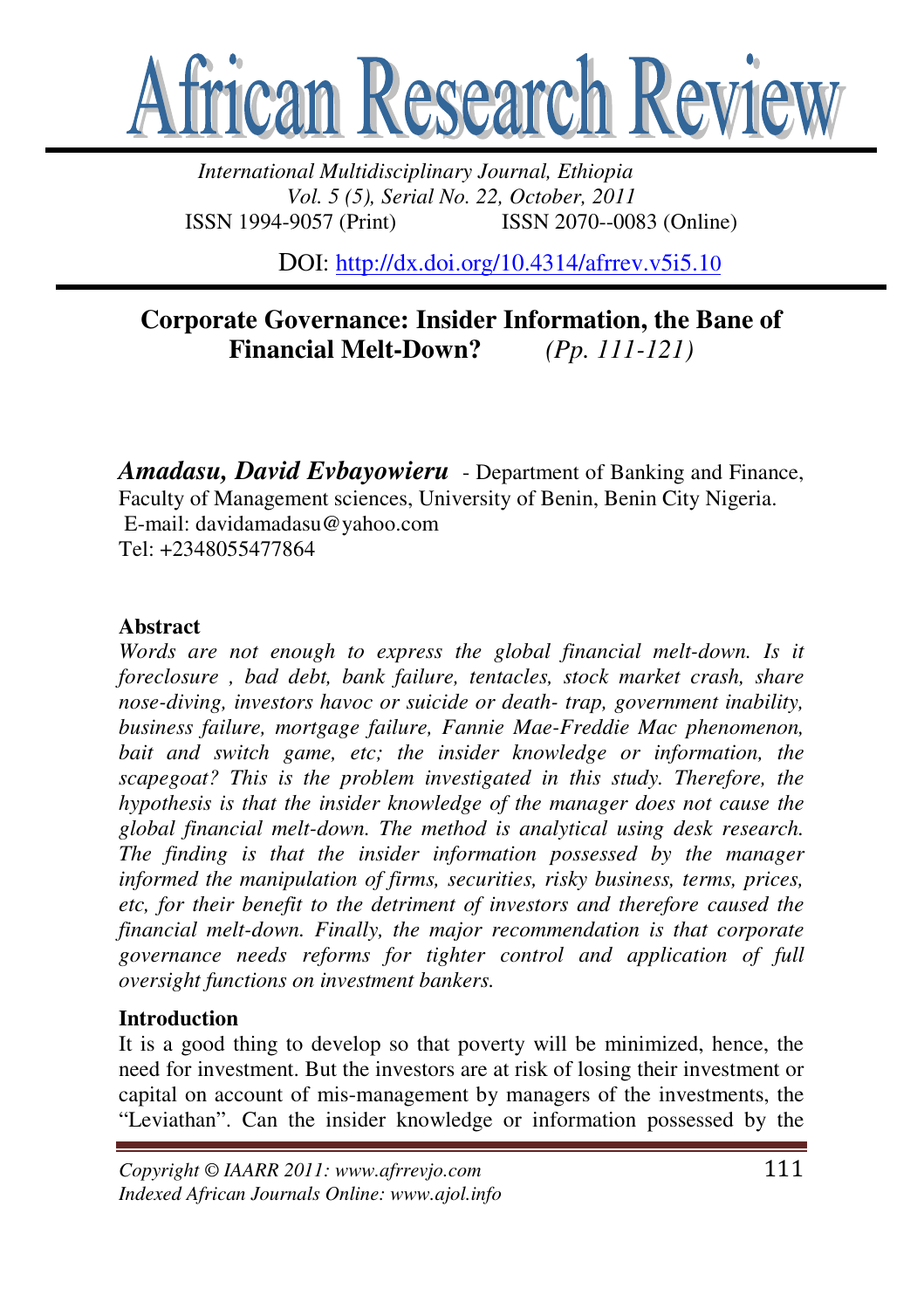managers to run the firm, stocks, etc, their own way (risky for quick profits) against the safety of the investors' funds be the scapegoat? How can it be tamed? For example, the capital monitoring of corporate managers is expected to curb the ugly insider information (Amadasu, 2009a). To what extent do your shares (investor's) represent a minor fraction of the total shares outstanding? Voting cannot help either because you will be treated with virtual impunity. Ritual Moreover, the rules of corporate governance will stack the deck in management's favour.

 If one sues for malfeasance, the business judgment rule gives the board of directors broad legal discretion to use their business judgment for protection from second-guessing of shareholders (Amadasu, 2009b). Selling one's shares in the open market is at a loss as managers must have driven down the share value. Hiring the best team of lawyers or solicitors to defeat the firm and drag oneself in the mud is not a good option. This is because of the fact that you would have borne all the costs enough to make the firm efficient and the benefit going to other shareholders. Takeover may not even help because of takeover wars (like the 1980's) and difficulties. The use of debt (as bond holders can ask for higher interest rates or restrictive bond covenants) to curb management and reduce agency costs is another option (Cook and Easter wood 1994). This is because of the ability of bond holders to seize control easily in bankruptcy and force employees out into the labour market. What of the aftermath?

Therefore, the insider knowledge or information is being investigated as the scapegoat for financial melt-down to tame it. The hypothesis is that the insider knowledge of the managers did not cause the global financial meltdown. The analysis using desk research follows after the literature review and thereafter, a concluding part.

# **Literature review**

Corporate governance intractable problem arose from corporate law in the U.S in separation of ownership and control and increased by the institutional rules promulgated by American courts legislators and regulators (Roe 1990, 1993, Grund fest, 1990, Black, 1992, Bhide, 1993). A single investor cannot single-handedly deal with or remove the executive that has erred by committing malfeasance. If the investor wants to play the role of the activist's by hostile takeover bid or collecting proxies in a proxy fight (Ikenberry and Lakonishok, 1993, Malatesta and Walkling, 1988; Comment and Schwert, 1995; Cook and Easter wood, 1994) through voting their shares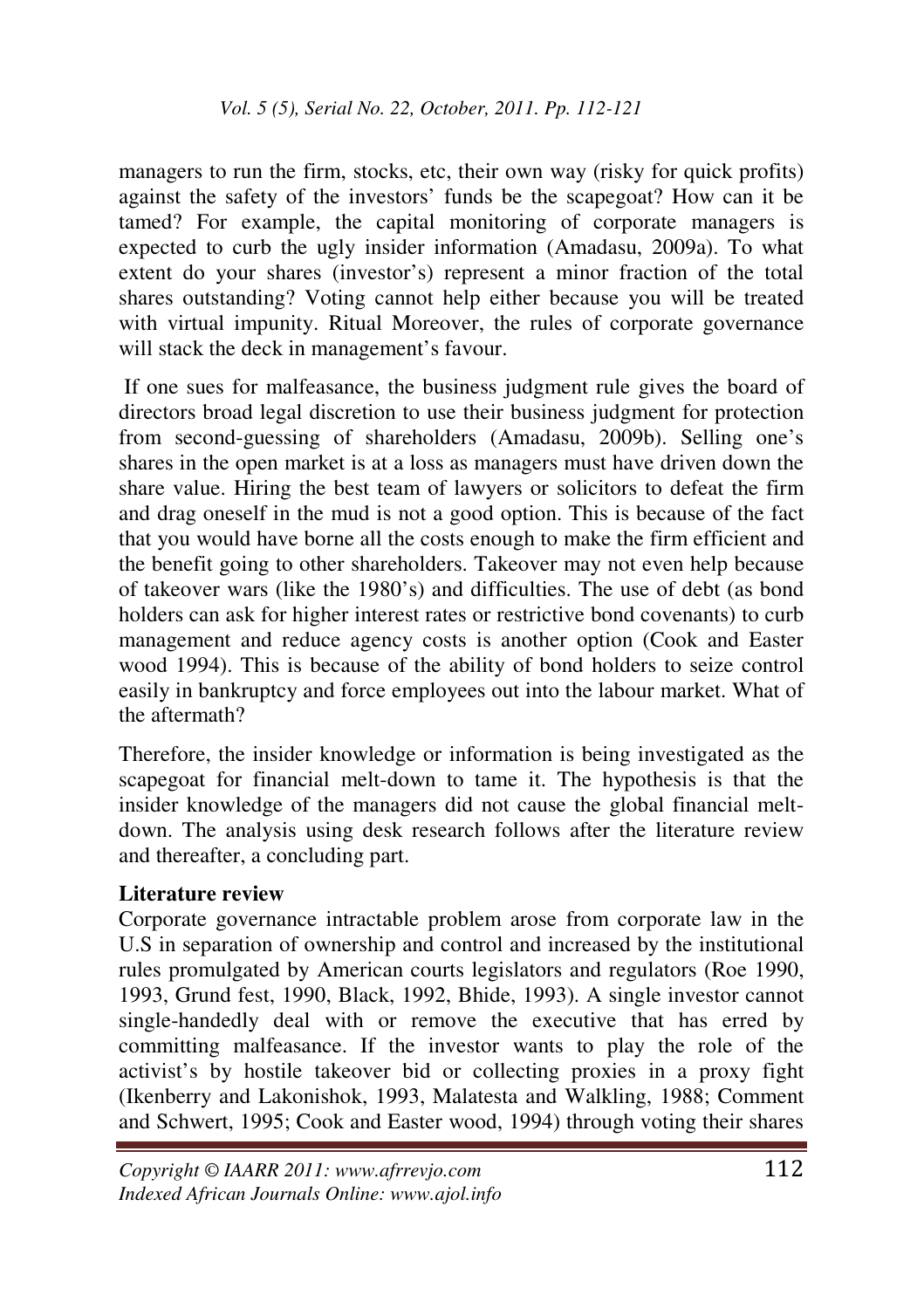at the annual general meeting, it is a costly move. Even, the "poison pills" recent legislative, defensive innovation, whereby there is a conditional, discounted voting security purchased rights accruing to existing shareholder making a hostile offer, lower the probability of a success.

Also, note that the shareholders elect the board of directors (Jensen and Warrner, 1988; Holderness and Sheehan, 1991; Byrd and Hickman, 1992, Shivdasani, 1993; Brook and Rao; 1994; Pound 1995; Bernstein, 1994; Miller 1994) to hire, monitor and compensate the executives of firms.

These shareholders are atomistic in the sense that each owns less than 1% and one out of them may not be in a position to monitor and discipline management. Agreed that shareholders (the last claimants after creditors and employees to firm's profits. This is optional and morally defensive) are riskaverse and have well-diversified portfolio with respect to any particular firm and therefore can support long-term, risky, investment of firms (than managers or other stakeholders) which makes for a firm's future (Fama and Jensen, 1985). But no unilateral action of one shareholder to bear all costs whereas the benefits are widely dispersed to all shareholders (which should have taken part in a collective action), a free ride indeed! Even corporate governance rules will not allow institutional investors to band together to challenge management. This environment is paradoxical but it is the truth. Therefore, one understands the ambitious seizure of effective control by the managers inside the firm (Grossman and Hart, 1986; Harrington and Prokop, 1993) supposed to run the business or invest properly in the best interest of the investors now turn around to do whatever they like through unethical practices to satisfy their whims and caprices (Osiegbu, 2008; Okereke, 2008; Lawal, 2008; Amadasu, 2009b). Finally, such may result in financial meltdown for the investors or backlash after growth (James, 2001; Dodd, 2007).

# **Analysis**

The hypothesis is that the insider knowledge of the manager did not cause the global financial melt-down. Looking at it critically, the researcher believes that it is the gargantuan investment somewhere or all over the place that can no longer be supported and had to crash-land that caused the global financial melt-down. The sub-primes or sub- prime loans or sub-prime mortgages were not the mainstream but related events of the holocaust. Again, the time for this was not suddenly around August 2001 in the United States of America but before then and the tentacles were already brewing. When it happened its tentacles spread globally, even to Nigeria. What was the role of insider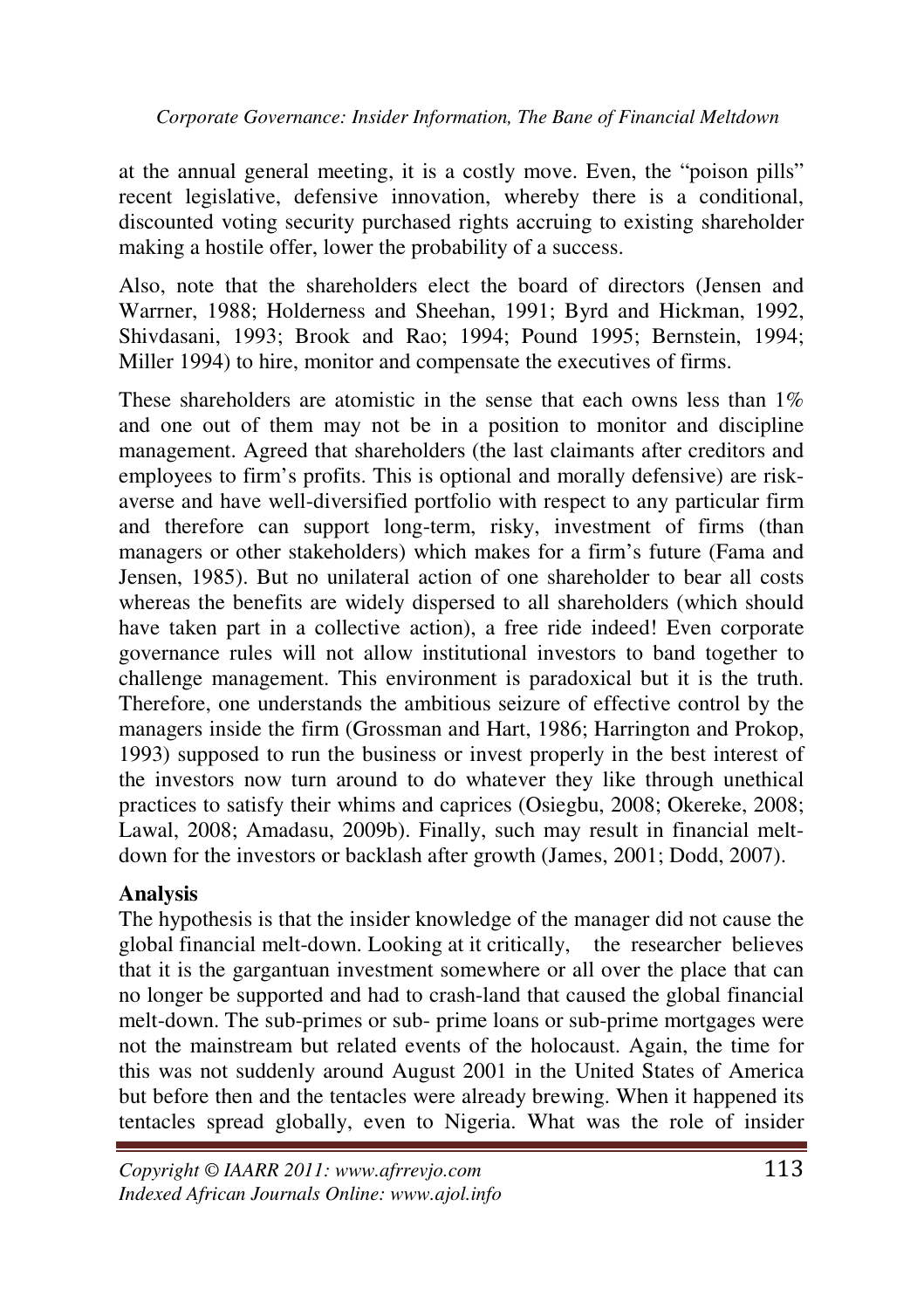information or management or managers of funds, businesses, etc? Certainly, they (the managers) were not mute, watching helplessly the tumbling down. They can be said to have pulled the trigger and released the first bullet. All these do not support the hypothesis exempting the insider knowledge of the manager. The sudden change in the mortgage terms and price/value of the mortgages, unfavourably and downward cannot but be initiated by them for brisk business, high profits fraught with high risks. One understands therefore, the inability of the mortgage owners or debtors and even creditors and their properties or assets, nose-diving resulting in foreclosures, toxic assets, job losses, inaccessible loans, banks' insolvency threats across the world and all that. Turmoil indeed!

The trail of the financial melt-down is on and on, it is a phenomenon requiring oversight function, regulation, something beyond financial governance, and involving environment, health and trade degradations. Look at it again, bank crises spill over to a number of things namely: equity market, stock market, firms/business reducing their values and stability: obligations, contracts with default or breach: governments and financial houses/systems with instability shocks: consumers with reduced demand from reduced purchasing power of money and job losses: the environment with degradation of health hazards from increased demand on it. Apparently, the environment or the real sector is the saving or grace to turn to but there is the need to use finance to exploit it and reconstruct the damages too. The financial managers with their insider knowledge cannot pass the buck as they were in the mainstream in managing of these unfolding events. They knew from their insider information backed by their over-ambition, limited liability status, board of directors' business judgment, shareholders' atomistic characteristic of ineffectiveness, bankruptcy rule, business judgment, tax havens and other terms applying which may not be explicit in insurance and other business. The question that remains is how to tame this "Leviathan".

Since 0.06% additional increase in troubled, unpaid loans or sub-prime mortgages can cause global financial melt-down like the present global economic situation, the singular action of underwriters in changing prices and terms of investment (term structure) cannot be over-emphasized. The insider knowledge of the managers in this regard was underscored by void tighter corporate governance and lukewarm oversight functions. The riskiest mortgage or security goes to highest yield-seeking over-leveraged hedge funds or buyers. The mortgage or security offers or collects collateralized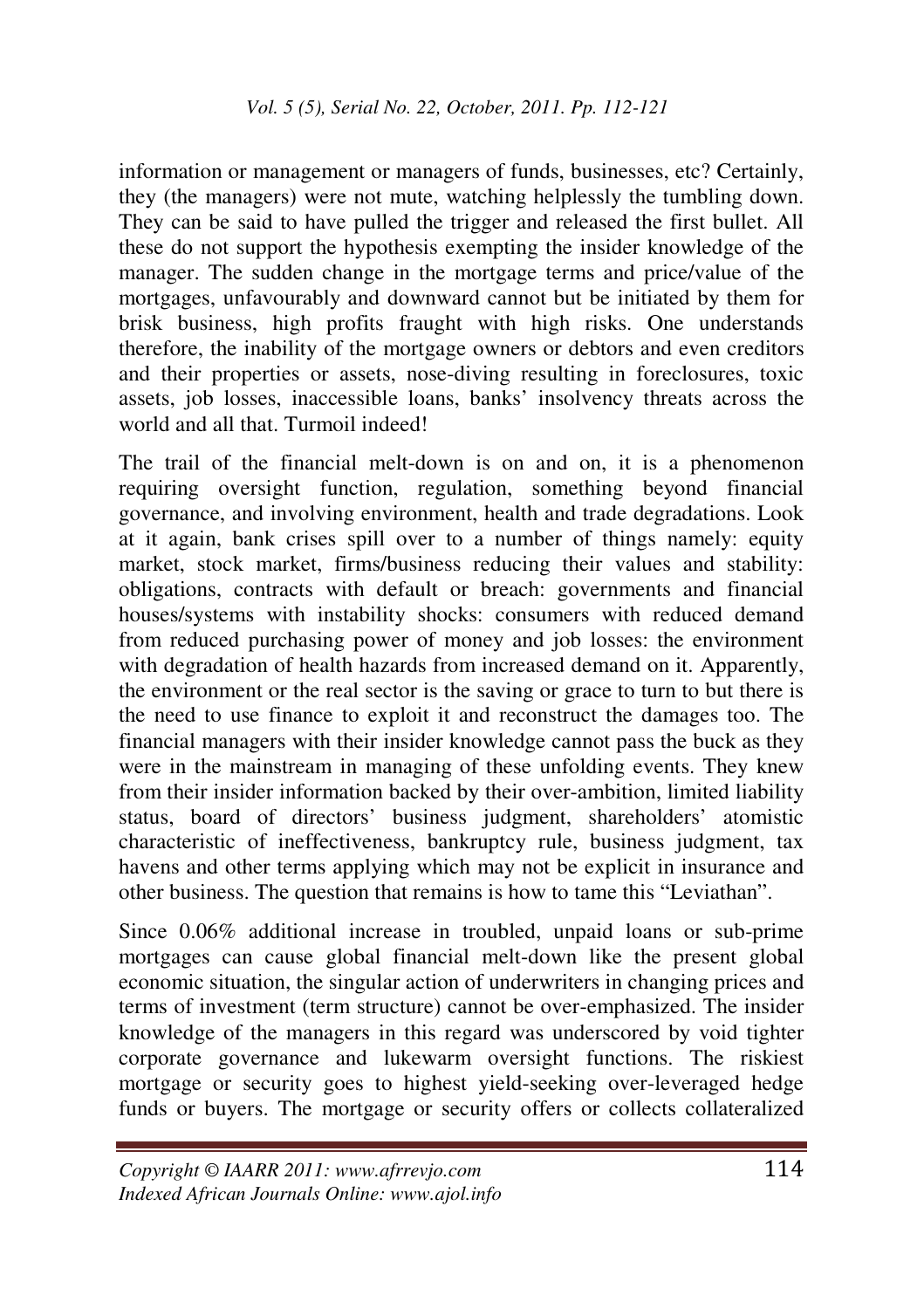debt and credit derivatives. Why going for the riskiest business? If the motivation is for highest yield, how reliable is this in the macroeconomic policy imperfection and ineffectiveness in developing countries and the protectionism of the developed countries? Certainly, the action of the insider or manager's expression of his knowledge is to the detriment of the fund owners or households or shareholders. The capital involved in such a business varnishes on account of reduced price or value in an attempt to quickly recover on the part of buyer or seller. This further adds to the lock jam or problem as nobody wants toxic assets. Such tentacles happen because of lukewarm oversight functions and lack of tighter corporate governance that should have challenged the stubborn managers to retreat to lower or safer level of profits/ambition.

Overinvestment or enormous amount of funding was not checked either. Over-saturated investment/area to give way to the underinvested area is another problem. Look at Fannie Mae (Federal National Mortgage Association or Government Corporation created by Roosevelt Administration in U.S in 1938) providing fresh capital and liquidity to the market and bearing the market risk, credit risk and liquidity risk of the originators of the mortgage loans (bank and savings and loan Associations) by buying the mortgages which in effect returned the lodgments to these institutions. Its over-borrowed funds to finance the mortgage purchase were a big portion of the U.S debt. Moving this off the U.S operating budget informed the 1968 Johnson Administration creation of Ginnea Mae (Government National Mortgage Association) to handle government guaranteed mortgages and privatised others (known as Fannie Mae) retaining some government obligators for low income housing. It also developed the mortgage- backed security to shift the market risk off the government to investors. 1970 saw the creation of Federal National Mortgage Corporation (Freddie Mac) to securitize conventional mortgages and enable competition on the privatized Fannie Mae.

Now the Fannie Mae and Freddie Mac converged through time responsible for the gargantuan funding of U.S mortgages in purchasing, holding and converting home loans into mortgage backed securities. The question is was there any strong oversight function or tighter corporate governance checkmating such huge financial giant all through to the present global financial melt-down? The insider management cum over-ambition must have been rearing its ugly head of mismanagement before the present debate of the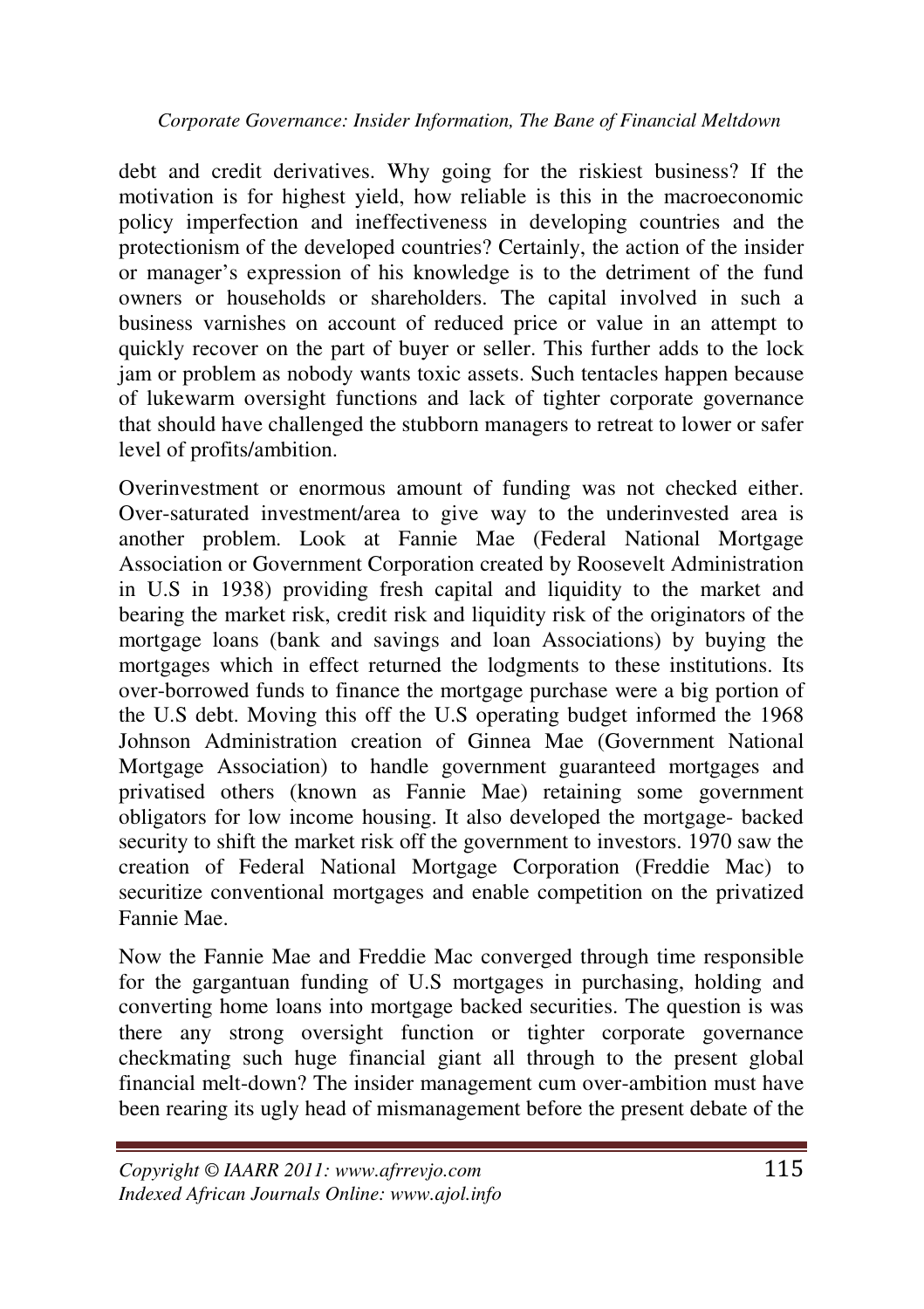melt-down. For example, by 2003 through 2006 Fannie Mae and Freddie Mac by pre 2003 government faulting them on new accounting rules were also challenged (making them lesser issue) by privately labelled securities issued by some wall Street Firms (Wells Fargo, Lehman Brothers, Bear Stearns, JP Morgan, Goldman Sachs, Bank of America) and high-risk lenders like Indy Mac, WAMU and Countrywide. The rise of these sub- prime mortgage origination and securitisation, being low-rated debt securities became a problem. Institutional investors by their rules should not go for low-grade mortgages or sub-prime. Only \$685 billion out of the \$1.1 trillion sub-prime debt are sellable. Where are the new investors for the rest? The collateralized debt obligation (securitized) must be paid back by their different levels of risk and returns. The highest risk or low-rated debt suffers losses most. The research avers that the insider knowledge of managers allowing for uncontrolled or unbridled manipulations during the recent markets turbulence with stops in the home mortgage journey from original issuer to the ultimate buyer is the bane of corporate governance. This does not support the hypothesis that the managers are not the cause of the failure.

The following events also, do not support the fact that the insider information did not cause the global financial melt-down:-

- i. Collateralized debt obligations and credit derivatives (unlike publicly traded securities and futures contracts) are not traded in exchanges but in OTC (no transparent price discounting, prices/volumes not disclosed, no surveillance of the market to check vulnerable positions strictly between customers and dealers, no institutionalised markets-markers/dealers to ensure liquidity).
- ii. Under-capitalised, unregulated finance companies, originators of mortgage loans made through banks, cannot sell their loans or get fresh capital or funds as bankers withdrew their support. Then their market will seize. The issuer of collateralized debt obligations could not issue more as they cannot sell their inventory of mortgages to repay the loans.
- iii. Sub-prime mortgage originators could not sell their loans made through the banks.
- iv. Hedge funds with \$100 million capital can have leverage of 500% or borrow \$500 million then add to \$100 million capital to invest \$600 million in equity.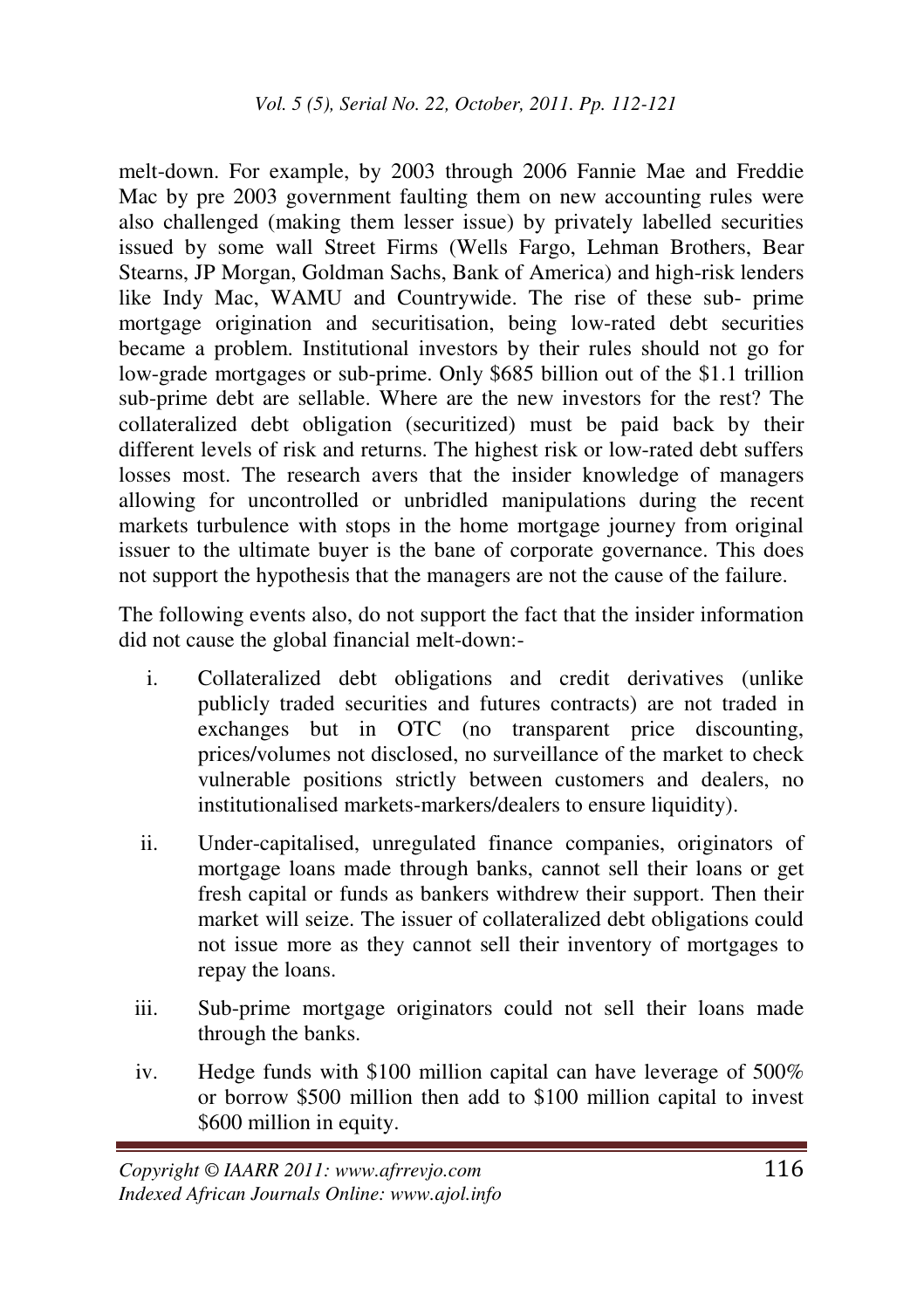- v. Privately labelled mortgage-backed security issuers and originators (Finance Companies) can move about \$3 billion (\$2.4 billion for investment-grade senior debt securities for institutional investors) and \$600 million high-yield junk through the sub-prime mortgage market.
- vi. Major Banks, broker-dealers gave guaranteed credit lines to structured investment vehicles (SIVs) and conduits, the issuers of commercial papers. This is to get the sub-prime assets off their books to avoid capital requirements. This failed.
- vii. About 3% jump in delinquency rate in US mortgages threw \$57 trillion US financial system into shudders.
- viii. Hedge funds (mortgage originators) have no capital requirements (unregulated in this regard) and serving as highly leveraged should not have handled such mortgages being unstable foundation for organising capital market.
	- ix. There was cross-border spread of the market rupture as emerging market equities were sold to meet margin calls (or recover losses), so equity market fell World-Wide with their currencies. Northern Rock Bank in UK, many Germany Banks with US sub-prime mortgages, asset-backed commercial paper in Canada (business not supported by bank credit), etc, suffered.
	- x. The Nigerian banking sector unethical practices namely, theft, duplication of check books, suppression, substitution and payment against un-cleared effects, defalcations, computer frauds, forgeries, unauthorised lending, lending to global borrowers, kite flying and cross-firing, foreign exchange malpractices impersonation, overinvoicing, manipulation of vouchers, unofficial, borrowing, fictitious contracts, fictitious accounts, and over-valuation of status report.
	- xi. The G-20 U.K meeting 2009 emphasis on tax havens, money laundering, managers mismanagement of investors' funds/mortgages, over-investment/saturation, huge unpaid loans/debts, lack of oversight functions, lack of tighter corporate control, etc. in the cause of the recent global financial melt-down.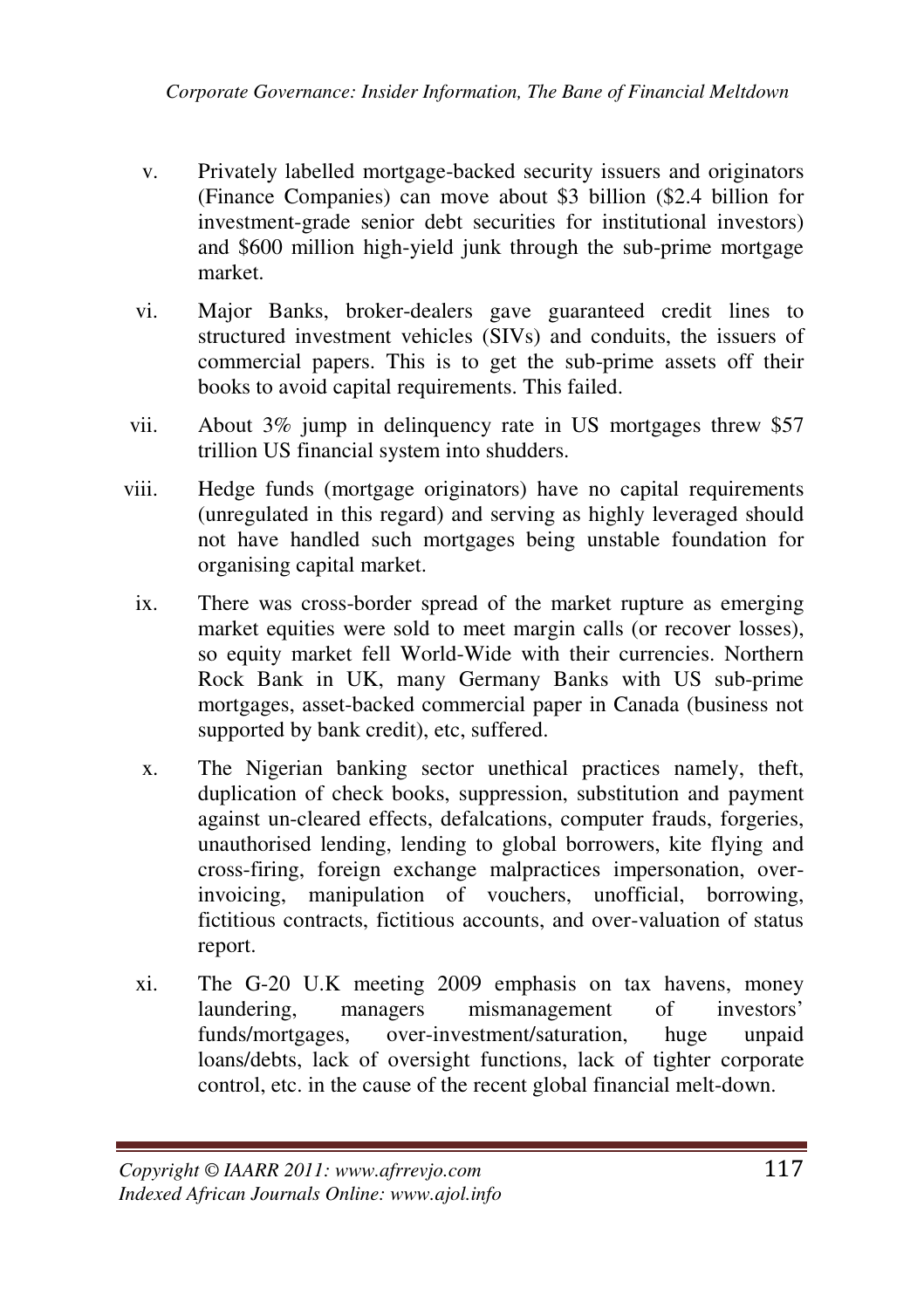- xii. First Bank (Nigeria) PLC share price plummeted by more than 50% during the Nigeria stock market crash because of the insider information possessed by the managers to borrow for short and lend for long so that they and their customers can buy shares cheap and sell dear later. But the Central Bank of Nigeria ordered them to return such money and this led to sudden selling (bearish market) and prices falling. Many banks were in the same boat.
- xiii. The Iceland bank was so bankrupt that it could not pay customers their deposits to make their daily living.

### **Conclusion**

The study is on corporate governance, the insider information the bane of financial melt-down. The hypothesis is that the insider information or knowledge of the manager did not cause the global financial melt-down. Analytical method was used with desk research to prove the hypothesis wrong. For the Leviathan, the insider information or knowledge to be tamed, it is recommended that:

- i. Apply industry standards to securities transactions.
- ii. Check collateral (margin) use in OTC derivative and hedge fund borrowing.
- iii. For CDO (collateralised debt obligation). Policy makers to set new reporting standards in OTC and hedge funds securities.
- iv. Dealers must be market makers.
- v. There should be prudential regulations and such firms to be treated as financial institutions.
- vi. Checking corporate governance rule.
- vii. Changing global governance from traditional, elitist grouping to cross-boarder grouping to reduce over-investment in one area.
- viii. Increasing investment in needy or poor areas.
	- ix. There should be no form of saturated investment in any one area.
	- x. Tighter control, tax havens reduction, oversight function resurgence and market-still- free business environment.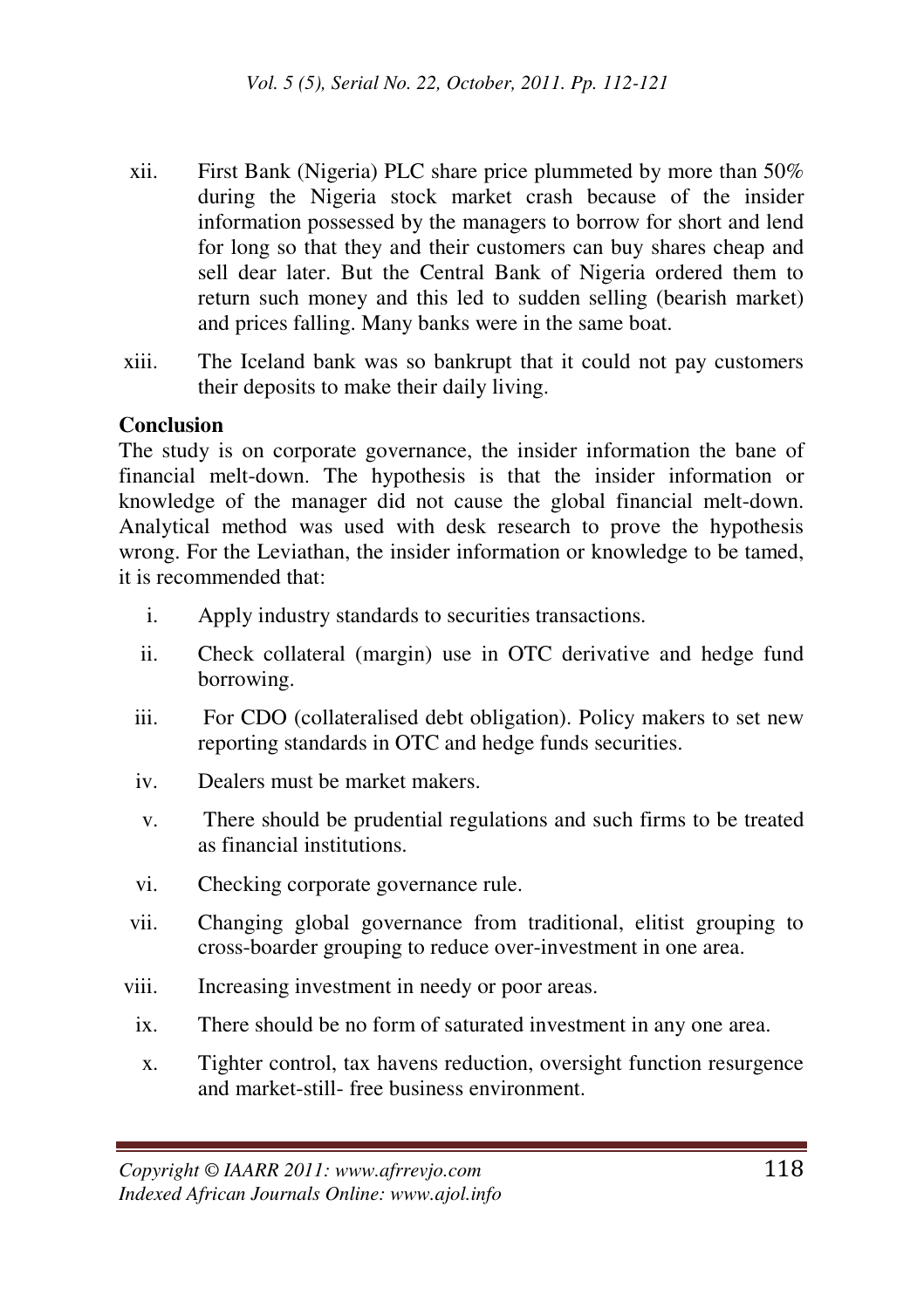- xi. Government (without a Red-tape) to take a seat in the investment banking.
- xii. Change bankruptcy, limited status, director's business judgement, shareholders' status, to check managers' 'failure' or risky manipulation of investors' funds.

### **Reference**

- Amadasu, D. E (2009b). *Capital Market Monitoring of Corporate Managers*  (Unpublished), Department of Banking and Finance, University of Benin, Nigeria, (Mimeo).
- --- (2009a). *Capital Structure Theory Lecture Notes* (Unpublished), Department of Banking and Finance, University of Benin, Nigeria, (Mimeo).
- Bernstein, P. L. (1994). "Is the Dazzle of our Markets Blinding or Enlightening," *Journal of Applied Corporate Finance,* 6, Winter, Pp. 70-74.
- Bhide, A. (1993). "The Hidden Costs of Stick Market Liquidity," *Journal of Financial Economics*, 34, August, Pp 31-51
- Black, B.S. (1992). "Institutional Investors and Corporate Governance: The case for Institutional Voice," *Journal of Applied Corporate Finance,* 5, fall, Pp 19-32.
- Boughton, T. M. and Bradford C. I (Jur) (2007). "Global Governance: New Players, New Rules: why the  $20<sup>th</sup>$  Century Model needs a Makeover", *Finance and Development (IMF)* December, Vol. 44, No.. 4, Pp. 11-14.
- Brook, Y and Rao, R.K.S (1994). "Shareholder Wealth Effects of Directors Liability Limitation Provisions," *Journal of Financial Quantitative Analysis,* 29, September, Pp. 481-497.
- Byrd, J.W and Hickman, K.A (1992). "Do Outside Directors Monitor Managers? Evidence from Tender Offer Bids," *Journal of financial Economics,* 32 October, Pp. 195-221
- Comment, R. and Schwert, G.W (1995). "Pension or Placebo?" Evidence on the Deterrent and Wealth Effects of Modern Anti-takeover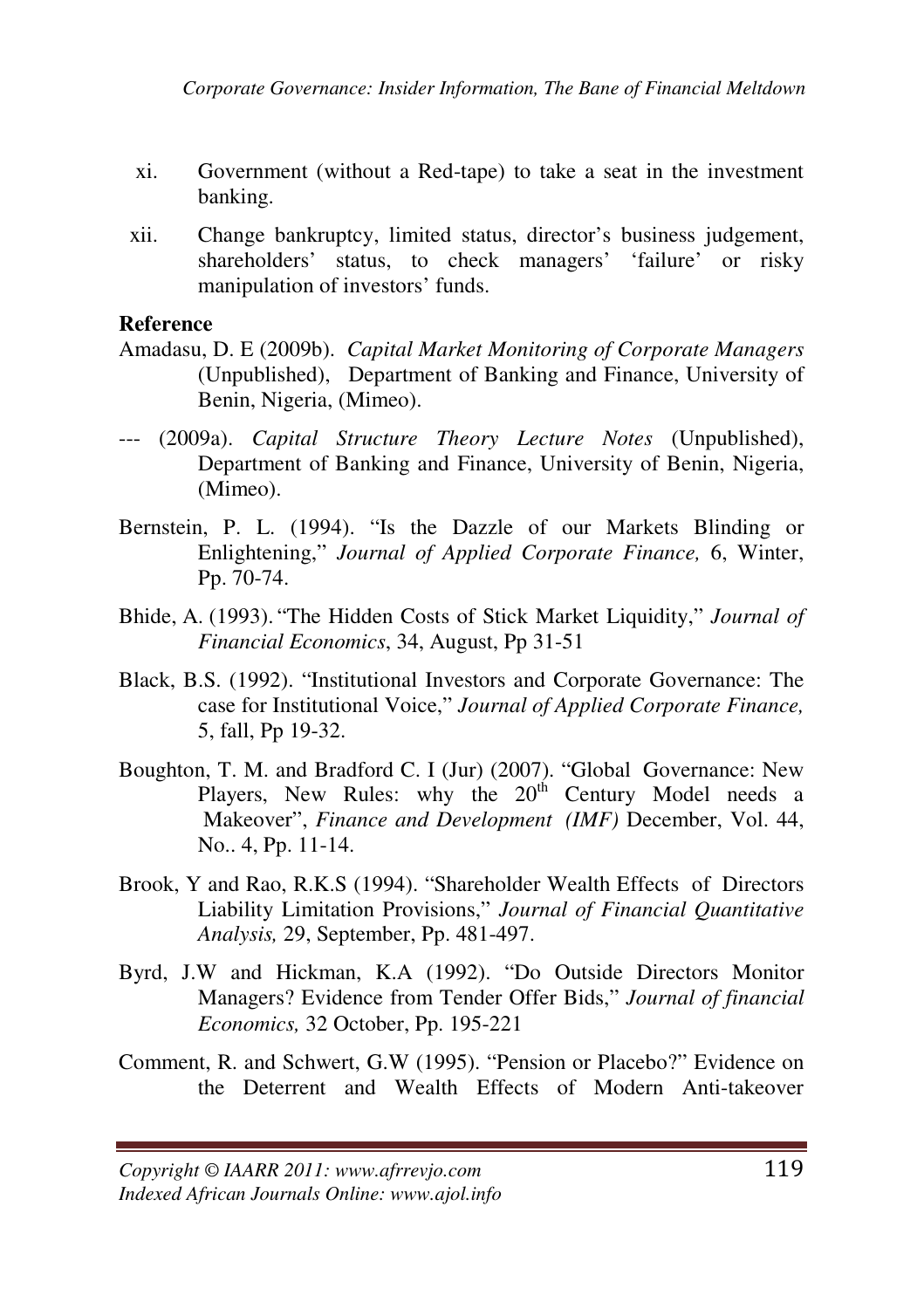Measures," *Journal of Financial Economics,* 39, September, Pp. 3- 43.

- Cook, O. D. and Easterwood, J.C. (1994). "Poison put Bonds: An Analysis of their Economic Role," *Journal of Finance,* 49, December, Pp 1905- 1920.
- Dodd, R. (2007). "Sub-prime: Tentacles of a Crisis", *Finance and Development (IMF)*, December, Vol. 44, No. 4, Pp 15-19
- Grossman, S. and Hart, O. (1986). "The Costs and Benefits of Ownership: A Theory of Vertical and Lateral Integration," *Journal of Political Economy*, 94 Pp 691-719.
- Grumdfest, J. A. (1990). "Subordination of American capital," *Journal of Financial Economics*, 27, September, Pp 89-114
- Harrington, J.E. and Prokop, J (1993). "The Dynamics of the Free-Rider Problem in Takeovers," *Review of Financial Studies*, 6, winter, Pp 851-882.
- Holderness, C. G and Shechan, D. P. (1991). "Monitoring an Owner. The case of Turner Broadcasting". *Journal of Financial Economics,* 30, December, pp 325-346.
- Ikenberry, D and Lakonishok, J (1993): "Corporate Governance through the Proxy Contest: Evidence and Implication," *Journal of Business*, 66, July, Pp 405-435.
- James, H. (2001). *The end of Globalisation: Lessons from the Great Depression,* Cambridge, Massachusetts, Haward University Press.
- Jensen, M. C and Warner, J.B. (1988). "The Distribution of Power Among Corporate Managers, Shareholders and Directors" *Journal of financial Economies,* 20, January- March, pp.3-24.
- Lawal, A. A. (2008). "Integrity and Ethics: Imperatives for Economic Reforms", *Nigerian Academy of Management Journal,* Vol. 2, No. 2, June, Pp. 123-137.
- Malatesta, P.H. and Walkling, R. A. (1988). Poison Pills Securities: Stockholder Wealth, Profitability and Ownership Structure, *Journal of Financial Economics*, 20, January, March, Pp 347-376.